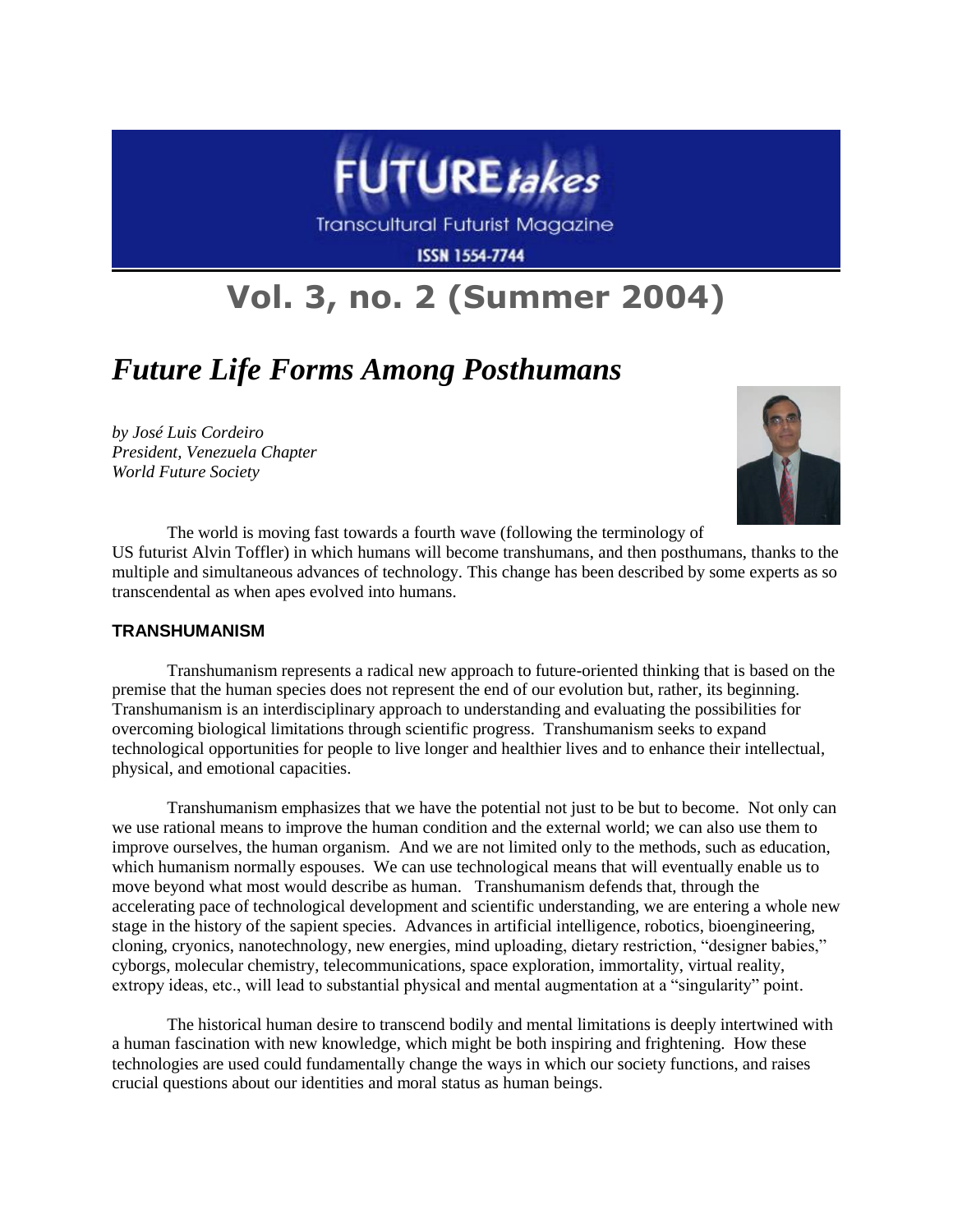# **ENVIRONMENTAL TECHNOLOGY, MAGIC, AND THE "SINGULARITY"**

New developments in science and technology are occurring so fast that some might begin to overwhelm our capacities to adapt to change. Personal computers did not exist 30 years ago, cell phones did not exist 20 years ago, and the Internet (actually, the World Wide Web, www) did not exist 10 years ago. In the biological sciences, similar achievements have been made since the discovery of the DNA structure in 1953, including new medicines, bioengineering and cloning technologies. In 2002 a living creature – polio virus – was assembled piece by piece with several bio-chemicals by US scientists J. Cello, A. Pauli and E. Wimmer in the New York State University. Cryonics and nanotechnology, for example, were also totally unknown just a few decades ago. Indeed, many years ago, British scientist and writer Arthur C. Clarke said that "any sufficiently advanced technology is indistinguishable from magic."

The pace of change is not only very fast but it is also accelerating. Some experts like US engineer Ray Kurzweil even talk about a coming "singularity" where artificial intelligence and artificial life forms will overtake human intelligence and human life in the coming decades. Slow biological evolution seems to be approaching fast a dead end: our species will continue changing but not through the old and slow biological evolution but through the new and fast technological evolution.

#### **DEEP QUESTIONS**

Today many boundaries are blurring. Boundaries between birth and death, between virtual and real, between morality and immorality, between truth and falsity, between inner and outer worlds, between me and "non" me, between life and "non" life, even between natural and "non" natural. What is life? What is death? What is "non" life? What is natural life? What is "non" natural life? What is artificial life?

These are all deep questions for a new deep world of transhumanism and subsequent posthumanism. The answers are complicated and they might be so difficult for us to comprehend as many of our current problems might seem to monkeys, or even to ants. British writer H.G. Wells said it very well about a hundred years ago: "all that the human mind has ever accomplished is but the dream before the awakening."

#### **ORGS, BORGS, AND "WHAT IS LIFE?"**

If we believe that biological evolution has reached a limit, what will come next? Finnish engineer Pentti Malaska tried to answer this question in 1997 during a speech in Brisbane, Australia, while he was president of the World Futures Studies Federation (WFSF). He talked about human-made non-human generations in the pipeline of evolution. Malaska described two major kinds of species (carbon-based humies and silicon/information-based high techies, as a rough simplification) and four minor kinds of global persona sapiens, as can be seen below:

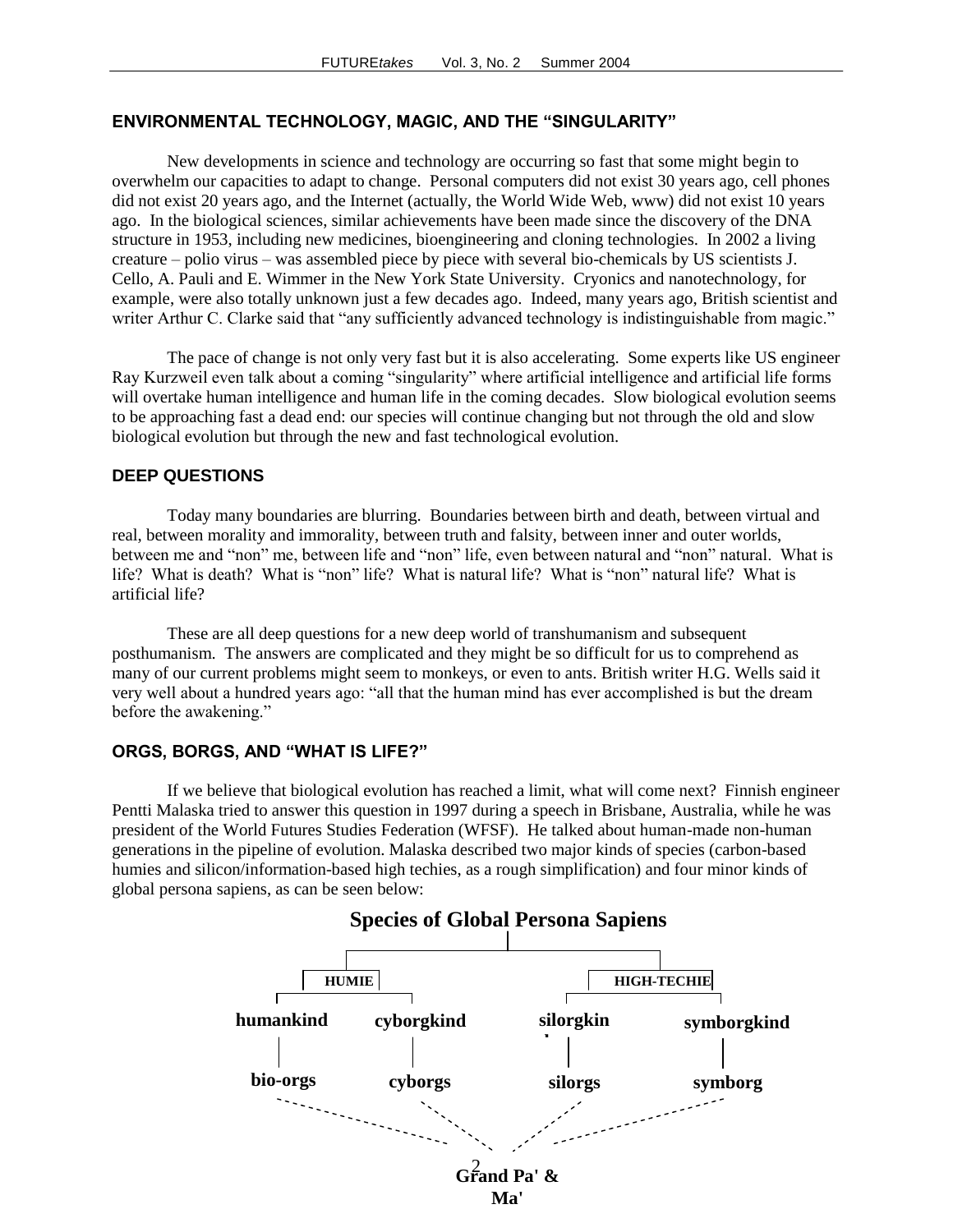In such a posthuman world beings of other kinds, different from us (bio-orgs of Homo sapiens), may well be within the bounds of human invention. Malaska defined the other intelligent and conscious beings as:

- Bio-orgs or Homo sapiens a protein-coded bio-organism in the earthly infrastructure as their "natural" surrounding.
- Cyborgs a cybernetic organism a combination of techniques and human biology mainly for the earthly infrastructure and the near space.
- Silorgs a silicon organism a humanlike non-human, fashioned by coding artificial DNA onto silicon compounds with ammonium as a solvent and aimed basically for outer space infrastructure.
- Symborgs a symbolic organism self-reflective, self-reproducing, self-conscious, "living programs" within the Internet as their "natural" infrastructure with advanced interface functions with the other species.

According to Malaska, Cyborgs of Cyborgkind, Silorgs of Silorgkind, and Symborgs of Symborgkind are "gestating, waiting to be brought to life." Finally, there is the Grand Pa'&Ma' Internet – a global mind with superior intelligence and wisdom. This Grand Pa'&Ma' Internet could be a Quantum Global Brain.

Australian economist Paul Wildman, also an active member of the WFSF and of the Millennium Project (of the American Council for the United Nations University), further talks about terrestrial and non terrestrial Forms Of Life (FOL). Wildman uses the concept "borg" in its historical and generic sense to identify a "Bionic" (i.e. human made) "ORGanism", and defines five such terrestrial FOL borgs:

- Orgoborgs **–** organic FOL, including "traditional" Humborgs (like Homo sapiens) and new and hybrid bioengineered Bioborgs.
- GEborgs **–** Genetically Engineered FOL.
- Cyborgs **–** human/machine composite FOL.
- Symborgs symbolical and symbological FOL, including Conscious/External (such as cultures and corporations) and Unconscious/Internal (such as myths and archetypes) FOL.
- Technoborgs technological FOL, including Exoskeletalborgs (with an external insect like skeleton) and Siliborgs (silicon-based FOL).

According to Wildman, some of these new FOL already exist in a technical sense, since 12% of the current USA population could be considered incipient "cyborgs" that use electronic pacemakers, artificial joints, drug implant systems, implanted corneal lenses, artificial skin, etc. All the previous FOL are our creations and will be populating our world and remaking us genetically and mechanically and thereby changing our consciousness forever.

Wildman also briefly described other four non terrestrial FOL. They are Macrorgs (macrocosmic FOL), MVorgs (Micro Vita – microscopic FOL), ETorgs (Extra-Terrestrial FOL), and Psyorgs (psychic FOL). Obviously, these exotic FOL depend very much on what definition of life is being used; but several unknown or not yet created intelligent and conscious entities will definitely pass the test of being "alive," and will satisfy most criteria under several concepts of "life."

# **BORGS AND ROBOTS – OUR DESCENDANTS**

Other authors have written about even more life forms in a possible posthuman future, from the very physical to the very ethereal, but a simple classification with carbon-based and silicon-based organisms is a good place to start. Such concise system allows to incorporate not just humans but also several types of robots, cyborgs and symborgs (including different logical entities, both physical and non physical).